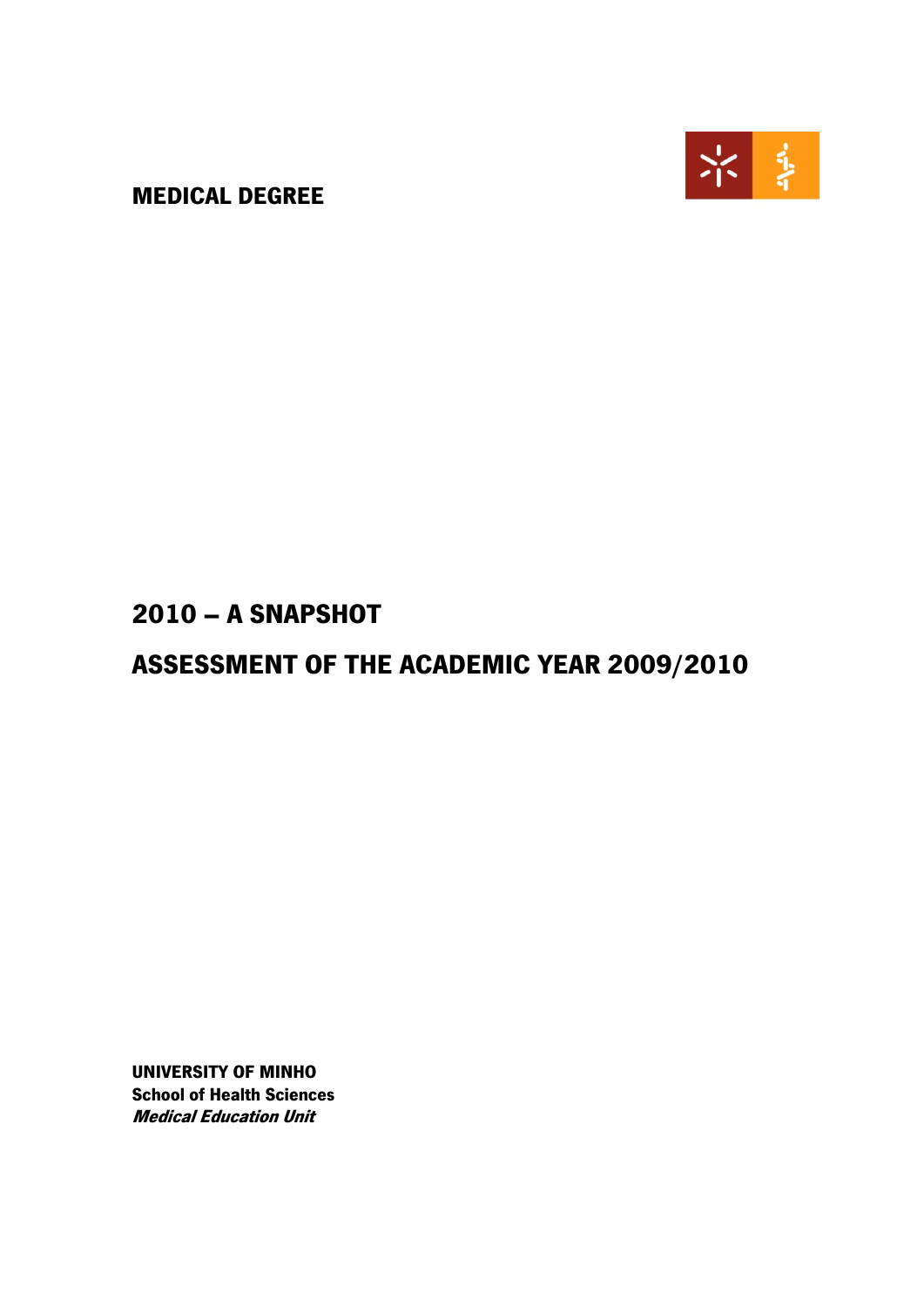### Introduction

This *Snapshot* presents a brief summary of the 2009/2010 edition of the undergraduate Medical Degree in the School of Health Sciences of the University of Minho (ECS-UM). It is a compilation produced by the Medical Education Unit (MEU) as part of the internal processes of quality assessment. The primary objective is that of increasing the accountability of the Medical Degree before the general public, health care institutions and current and future students.

The *Snapshot* is a consequence of the voluntary effort of the SHS-UM to collect data and provide evidence on the quality of the school's undergraduate medical program. It is sustained by a permanent and systematic process of gathering and organization of data. The *Snapshot* summarizes student academic performance, the results of the student evaluations of the undergraduate program (curricular areas, faculty, clerkships and seminars) and the essential demographic elements of the entering class for 2009/2010. The MEU is responsible for the included comments, which take into consideration the final year reflections of the School's Scientific Council. The *Snapshot* has been developed for inclusion in the full report of the School of Health Sciences.

The SHS-UM forth entering class graduated in July 2010. There are now 199 physicians who have graduated in Minho, and are being followed by the School of Health Sciences' Longitudinal Study. The Study collected in 2010, for the first time, ratings of the Supervisors of Minho's graduates on knowledge and professional behaviour in Residency. The collected responses (response rate 26%) revealed that the Supervisors place most graduates of Minho in the group of the best 25% in both dimensions (respectively, 45 and 58%) they had ever supervised. Such preliminary results add further positive evidence on the quality of the undergraduate medical training and it is encouraging to see the elevated ratings given to the professionalism of Minho's Graduates.

There were further important advances in the Longitudinal Study. In 2010, the process of setting up the database for the Study and of transferring all exist in undergraduate and pre-college life of Minho's students was concluded. It is now possible to explore the database with a research perspective – for example to look for predictors of performance – or as a service of the medical school – for example to produce the distribution of scores included in this snapshot. The study is now more visible, has its own webpage and is used as a platform to maintain the proximity with Minho's graduates and the Alumni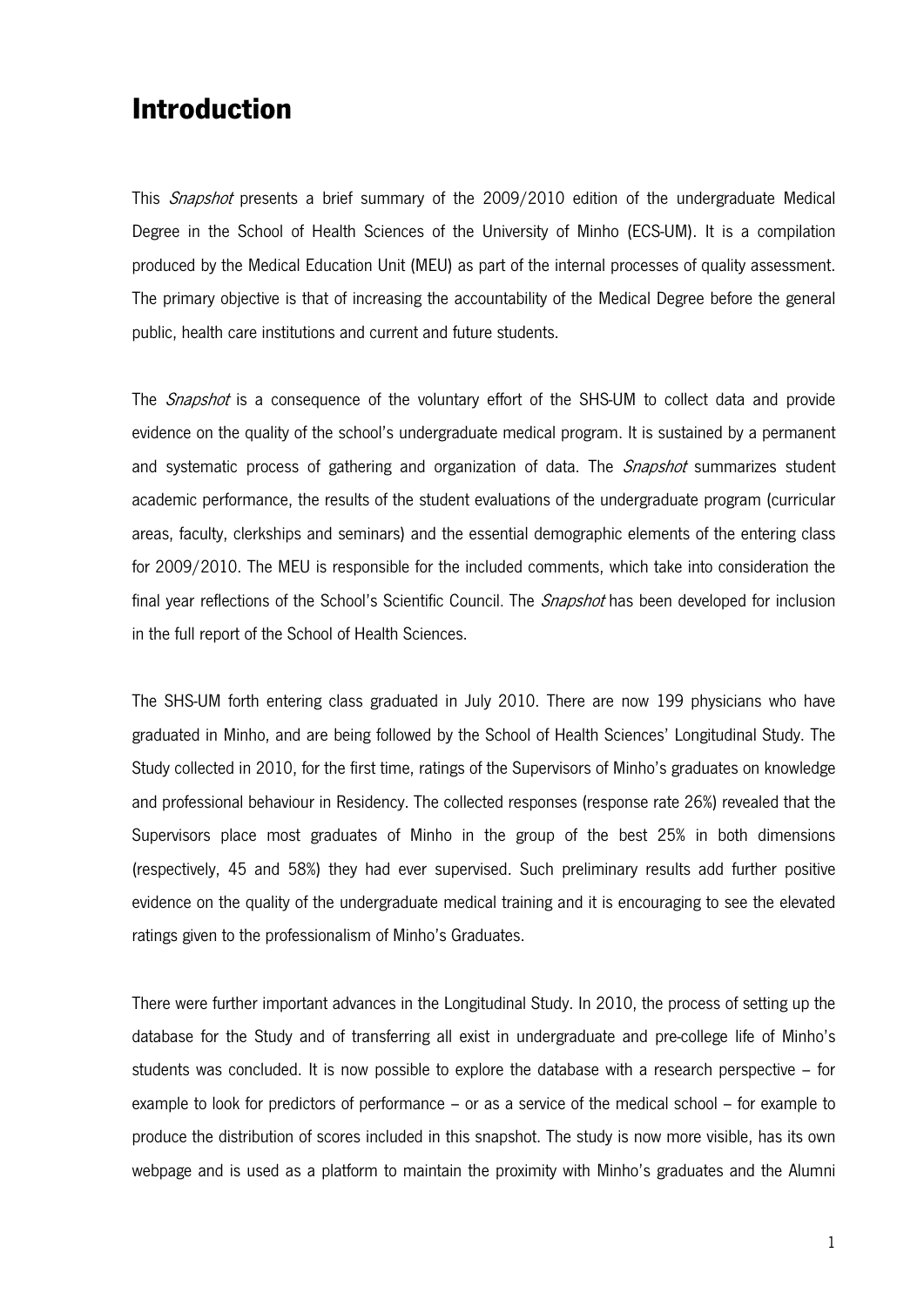Association. As an example, in 8 May 2010, the first Med-day was organized which brought back to the School 44 graduates (see brochure in the appendix).

The School of Health Sciences continues to invest on external measures of student knowledge as a means for better international accountability. In 2010, a new edition of the International Foundations of Medicine was held, in which 99 students (55%) from the  $4*$  to the 6<sup>th</sup> year participated. In 2010, a new experiment was held in which a web-delivered Basic Science Examination was taken by 85 students (57%) from the 3<sup> $d$ </sup> and 4<sup>th</sup> year students. This was a new collaborative effort with the National Board of Medical Examiners and was included in an International Study of Portuguese/English Translation effects (Holtzman et. al. Abstract presented in the Annual Meeting of the Association for Medical Education in Europe, 2010).

This Snapshot will be distributed to the School's External Advisory Committee, to faculty members and to the student body of the School of Health Sciences.

School of Health Sciences Medical Education Unit University of Minho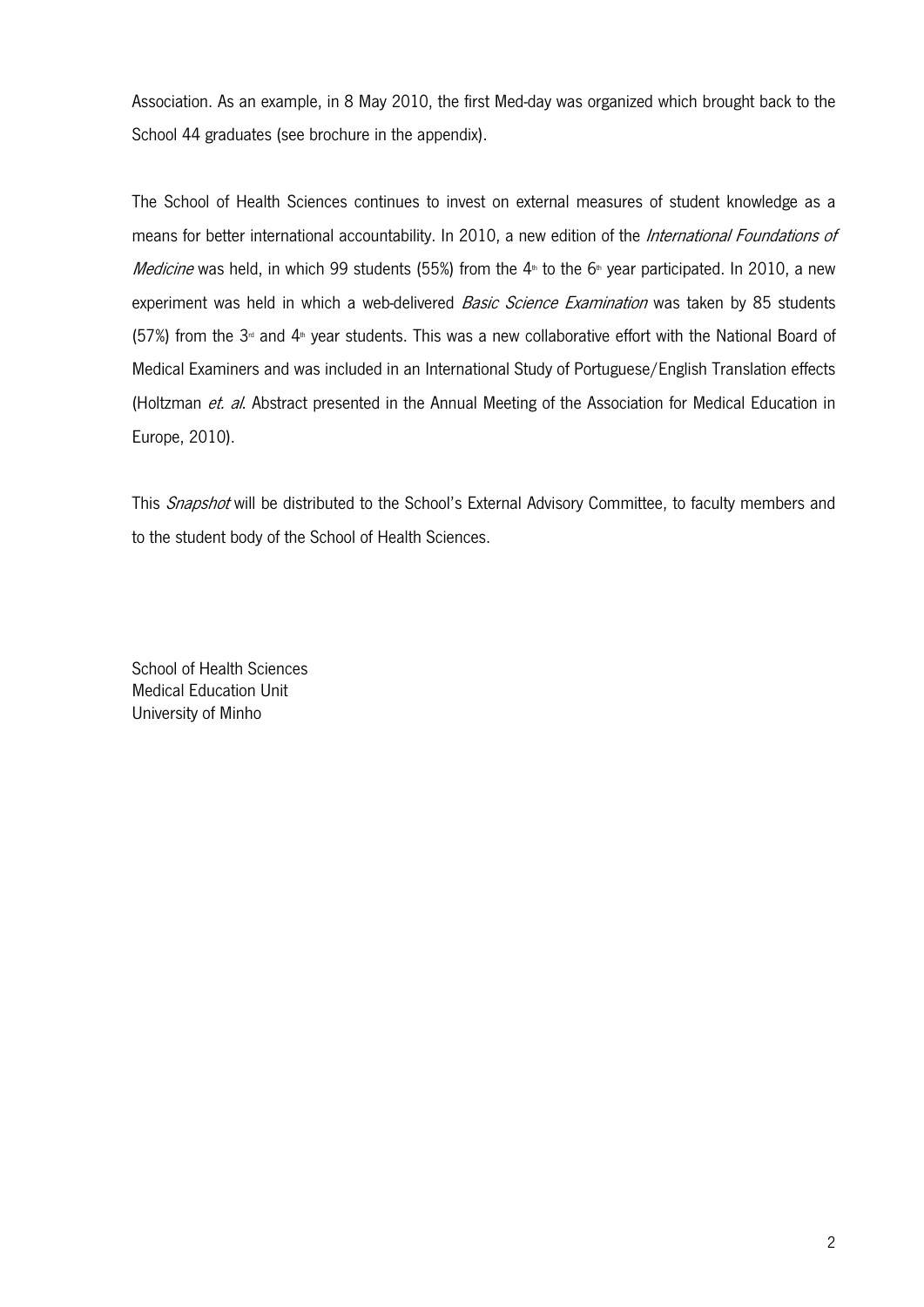# Index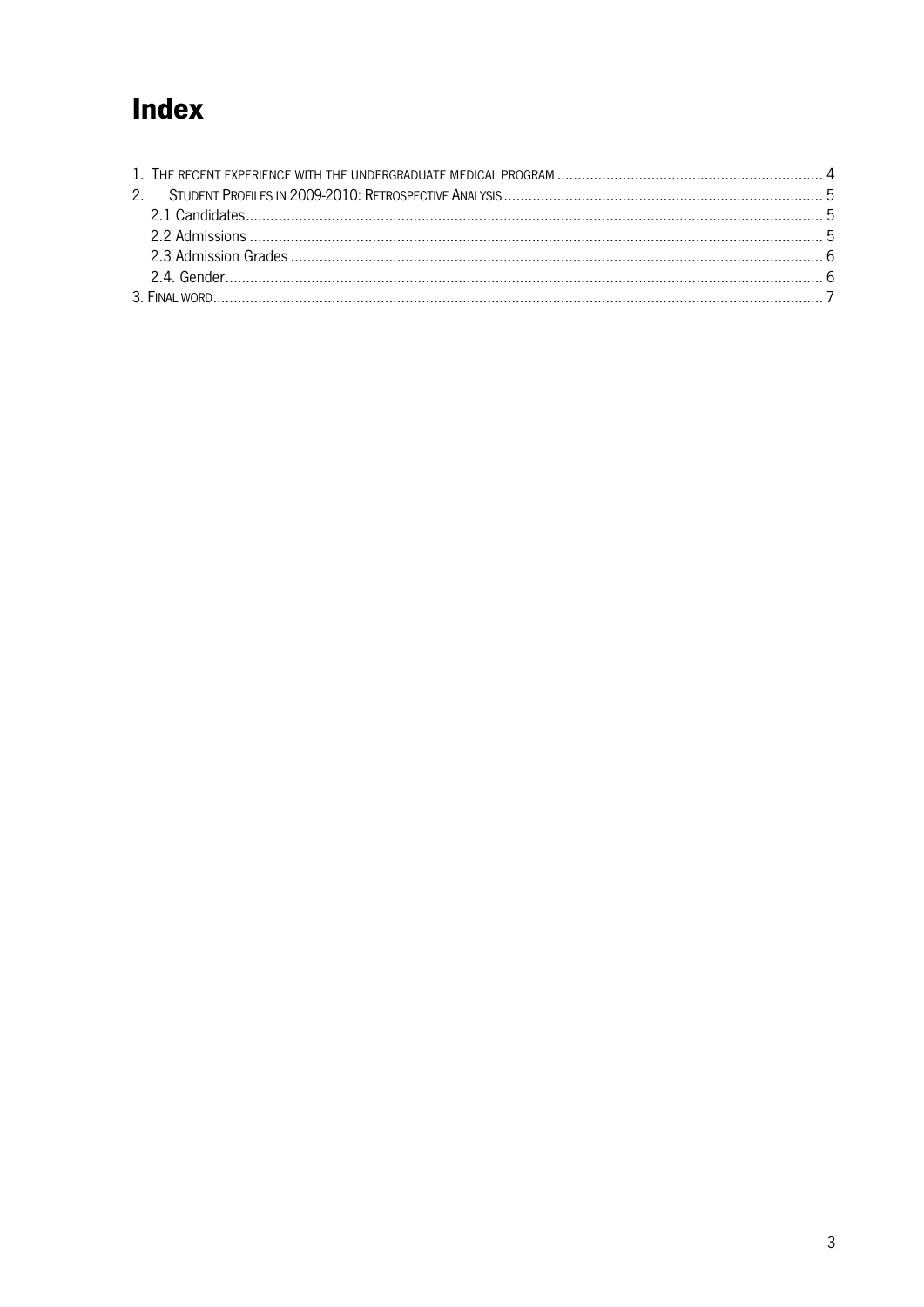### 1. THE RECENT EXPERIENCE WITH THE UNDERGRADUATE MEDICAL

#### PROGRAM

In what concerns the undergraduate medical program, it is worth to highlight that a new curriculum is in place starting in the academic year 2009/2010. The changes, approved in the Scientific Council of the School, respond to constraints and opportunities for improvement identified in the curricular structure in light of past editions. The changes represent feasible alterations that mitigate the following issues: 1) insufficient time in the curriculum for the  $3<sup>d</sup>$  year courses that introduce students to history taking and physical examination and to community health, which led to the expansion of, respectively, Introduction to Clinical Medicine (ICM) and Introduction to Community Health (ICH); 2) a need to make more time for electives in clinical areas not comprised in the core curriculum dictated the expansion of the  $5<sup>th</sup>$  year the Optional Residency (OR). To accommodate these changes it was necessary to reduce the number of Option Projects (from 6 to 4).

| <b>PHASE</b> | <b>Scientífic</b><br>Area    | <b>Curricular Unit</b>                        | <b>Weeks</b>         |                       | <b>Student work</b> |                   |              | <b>Credits</b> |
|--------------|------------------------------|-----------------------------------------------|----------------------|-----------------------|---------------------|-------------------|--------------|----------------|
|              |                              |                                               | Lective (1)          | <b>Evaluation (2)</b> | <b>Tutored</b>      | <b>Individual</b> | <b>Total</b> | (ECTS)         |
|              | <b>CSH</b>                   | Introduction to the Medical Degree            | 4                    |                       | 65                  | 40                | 105          | 4,0            |
|              | CBB                          | <b>Molecules and Cells</b>                    | 12                   | $\mathbf{1}$          | 385                 | 260               | 645          | 24,0           |
|              | CBB                          | Organic and Functional Systems I              | 12                   | $\overline{c}$        | 400                 | 270               | 670          | 25,0           |
|              | <b>SC</b>                    | Training in a Health Centre                   | $\mathbf{1}$         |                       | 20                  | 5                 | 25           | 1,0            |
|              | <b>SC</b>                    | <b>First Aid</b>                              | $\mathbf{1}$         |                       | 25                  |                   | 25           | 1,0            |
|              |                              | Option Project I                              | 4                    |                       | 65                  | 40                | 105          | 4,0            |
|              | <b>CSH</b>                   | Vertical Domains I                            |                      |                       | 25                  |                   | 25           | 1,0            |
|              | 1 <sup>º</sup> Year - Totals |                                               |                      | 40                    |                     | 615               | 1600         | 60             |
|              | CBB                          | Organic and Functional Systems II             | 16                   | $\overline{c}$        | 424                 | 272               | 696          | 26,0           |
|              | CBB                          | Organic and Functional Systems III            | 13                   | $\overline{c}$        | 363                 | 246               | 609          | 23,0           |
|              | CSH+SC                       | Família, Sociedade e Saúde                    | $\overline{c}$       |                       | 35                  | 20                | 55           | 2,0            |
|              | CSH+SC                       | Follow up of a Family I                       |                      |                       | 25                  | 30                | 55           | 2,0            |
|              |                              | Option Project II                             | 6                    |                       | 98                  | 60                | 158          | 6,0            |
|              | <b>CSH</b>                   | Vertical Domains II                           | $\ddot{\phantom{1}}$ |                       | 25                  |                   | 25           | 1,0            |
|              |                              | 2 <sup>e</sup> Year - Totals                  |                      | 40                    | 970                 | 630               | 1600         | 60             |
|              | P                            | Biopathology and Introduction to Therapeutics | 25                   | $\overline{c}$        | 682                 | 458               | 1 1 4 0      | 43,0           |
|              | SC                           | Introduction to Community Health              | 6                    |                       | 70                  | 40                | 110          | 4,0            |
|              | C                            | Introduction to Clinical Medicine             | 8                    | $\mathbf{1}$          | 169                 | 116               | 285          | 10,5           |
| Ш            | CSH+SC                       | Follow up of a Family II                      |                      |                       | 20                  | 20                | 40           | 1,5            |
|              | <b>CSH</b>                   | <b>Vertical Domains III</b>                   |                      |                       | 25                  |                   | 25           | 1,0            |
|              |                              | 3 <sup>º</sup> Year - Totals                  |                      | 40                    | 966                 | 634               | 1600         | 60             |
|              | SC                           | Health Centre Residency I                     | $\overline{7}$       |                       | 170                 | 110               | 280          | 10,5           |
|              | С                            | Medicine Residency I                          | 12                   | $\mathbf{1}$          | 290                 | 190               | 480          | 18,0           |
|              | C                            | Mother and Child Residency                    | 11                   | $\mathbf{1}$          | 275                 | 180               | 455          | 17,0           |
|              | C                            | <b>Mental Health Residency</b>                | 4                    |                       | 105                 | 70                | 175          | 6,5            |
|              | $C+P+CBB$                    | From the Clinic to Molecular Biology I        |                      |                       | 50                  | 30                | 80           | 3,0            |
|              |                              | Option Project IV                             | 4                    |                       | 65                  | 40                | 105          | 4,0            |
|              | <b>CSH</b>                   | <b>Vertical Domains IV</b>                    |                      |                       | 25                  |                   | 25           | 1,0            |
| Ш            |                              | 4 <sup>°</sup> Year - Totals                  |                      | 40                    | 980                 | 620               | 1600         | 60             |
|              | SC                           | Health Centre Residency II                    | $\overline{7}$       |                       | 170                 | 110               | 280          | 10,5           |
|              | С                            | Surgery Residency                             | 12                   | $\mathbf{1}$          | 295                 | 200               | 495          | 18,5           |
|              | C                            | Medicine Residency II                         | 12                   | $\mathbf{1}$          | 289                 | 206               | 495          | 18,5           |
|              | C                            | <b>Optional Residencies</b>                   | 5                    |                       | 133                 | 92                | 225          | 8,5            |
|              | $C+P+CBB$                    | From the Clinic to Molecular Biology II       |                      |                       | 50                  | 30                | 80           | 3,0            |
|              | <b>CSH</b>                   | Vertical Domains V                            |                      |                       | 25                  |                   | 25           | 1,0            |
|              |                              | 5 <sup>°</sup> Year - Totals                  |                      | 40                    | 962                 | 638               | 1600         | 60             |
|              | SC                           | Health Centre Residency - Final Training      | $\overline{7}$       |                       | 170                 | 110               | 280          | 10,5           |
|              | C                            | Hospital Residencies - Final Training         | 26                   |                       | 635                 | 420               | 1055         | 39,5           |
| IV           | $C+P+CBB$                    | From the Clinic to Molecular Biology III      | $\star$              |                       | 50                  | 30                | 80           | 3,0            |
|              |                              | Option Project - Final Training               | 7                    |                       | 110                 | 75                | 185          | 7,0            |
|              |                              | 6 <sup>°</sup> year - Totals                  |                      | 40                    | 965                 | 635               | 1600         | 60             |

#### Table 1 - Study plan

C – Clinic; CBB –Biologic e Biomedical Sciences; CSH – Human & Social Sciences; P – Pathology; SC – Community Health.

\* - Organized along the curricular year

(1) Evaluation included at the end of the module (2) Includes closing evaluation of the curricular area and the final exam (when applied)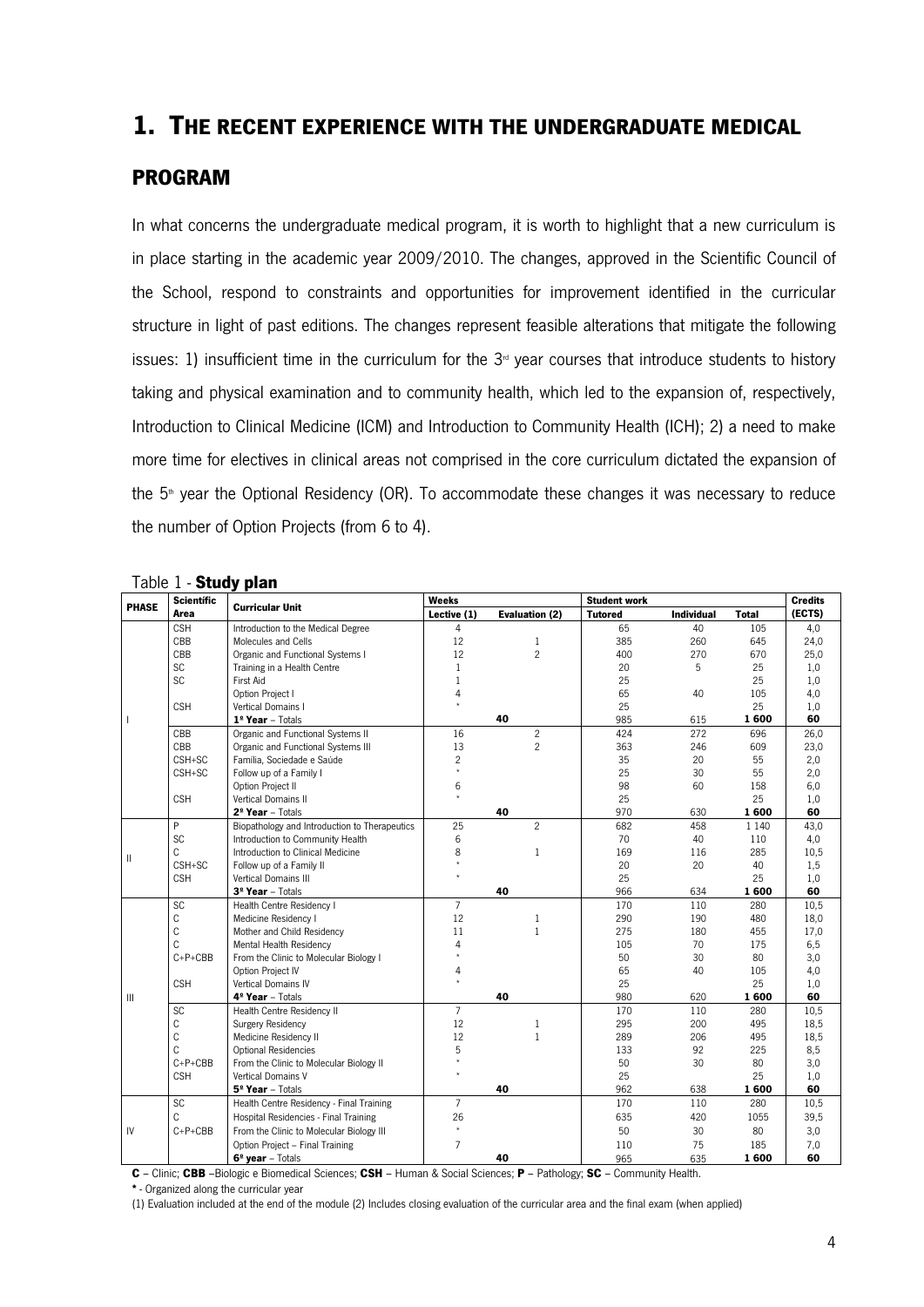### 2. Student Profiles in 2009-2010: Retrospective Analysis

#### 2.1 Candidates

In the academic year 2009-010, the number of applicants for the 120 positions available (National Admission Process) for the UM Medical Degree Course amounted to 1455 (Table 6), corresponding to 12 candidates for each position available. A retrospective analysis of the distribution according to candidate's choice in 2009-10 and the previous curricular years is presented in Table 6.

Table 2 - Applications in 2009-10 according to preference

| Applicants: n (%) | <b>Choice</b> | I <sup>st</sup> | 2 <sub>nd</sub> | $3d$ to $6d$ | <b>Total</b> |
|-------------------|---------------|-----------------|-----------------|--------------|--------------|
|                   | 2009-10       | 370 (25%)       | 264 (18%)       | 821 (57%)    | 1455         |
|                   | 2008-09       | 383 (22%)       | 251 (15%)       | 1093 (63%)   | 1727         |
|                   | 2007-08       | 223 (19%)       | 196 (16%)       | 784 (65%)    | 1203         |
|                   | 2006-07       | 208 (19%)       | 239 (22%)       | 636 (59%)    | 1083         |
| Academic Year     | 2005-06       | 200 (17%)       | 182 (16%)       | 791 (67%)    | 1173         |
|                   | 2004-05       | 170 (18%)       | 152 (16%)       | 624 (66%)    | 946          |
|                   | 2003-04       | 146 (14%)       | 178 (18%)       | 685 (68%)    | 1009         |
|                   | 2002-03       | 168 (15%)       | 202 (18%)       | 746 (67%)    | 1116         |
|                   | 2001-02       | 381 (17%)       | 350 (16%)       | 1470 (67%)   | 2201         |

There were 6 more places available for other admissions processes in accordance with the ministry directives (5% of positions filled by a special admission process for graduates); and 2 more places for the Special admission regimen.

#### 2.2 Admissions

In the curricular year of 2009-10, 135 students were admitted to the UM Degree in Medicine as follows:

#### National Admission Process (N123a)b))

- General contingency: 111
- Students proceeding from autonomous regions (Azores and Madeira): 8
- Portuguese emigrants and family members residing with them: 2
- Students on official military service: 0
- Handicapped students: 2
- Ties:  $\mathbf 0$

Special admission process for graduates:  $7°$ 

#### Special admission regimen: 4

#### Special admission process: 0

#### Re-admission and transfers: 0

- a) 2 more students in the  $2<sup>nd</sup>$  part and
- b) 1 more student in the  $3<sup>d</sup>$  part because 3 students cancelled their registration;
- c) 1 tied student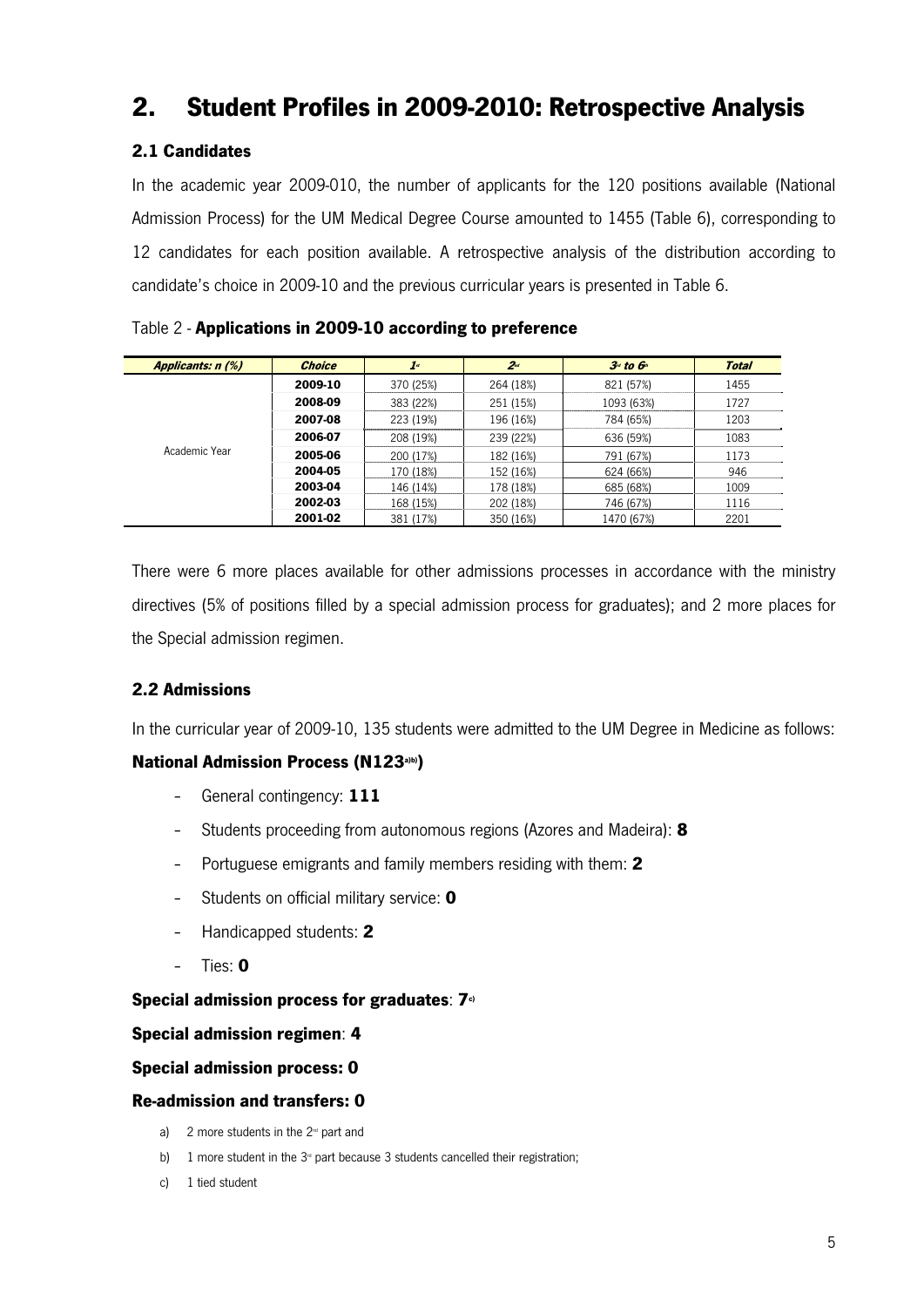A comparison between students' choices in 2009-10 and the previous curricular years is presented in the following table.

| N of students (%) | <b>Option</b>        | 1 <sup>st</sup> | 2 <sup>nd</sup> | 3 <sup>rd</sup> to 6 <sup>th</sup> | <b>Total</b>     |
|-------------------|----------------------|-----------------|-----------------|------------------------------------|------------------|
|                   | 2009-10              | 100 (81%)       | 19 (15%)        | 5(4%)                              | 124              |
|                   | 2008-09              | 79 (64%)        | 17 (14%)        | 27 (22%)                           | 123 <sup>°</sup> |
|                   | 2007-08              | 65 (64%)        | 8(8%)           | 28 (28%)                           | 101              |
|                   | 2006-07 <sup>a</sup> | 59 (93%)        | 3(5%)           | 1 (2%)                             | 62               |
| Academic Year     | 2005-06              | 40 (67%)        | 7 (12%)         | 13 (21%)                           | 60               |
|                   | 2004-05              | 53 (88%)        | 5 (9%)          | 2(3%)                              | 60               |
|                   | 2003-04              | 41 (76%)        | 3(5%)           | 10 (19%)                           | 54               |
|                   | 2002-03              | 33 (66%)        | 9 (18%)         | 8 (16%)                            | 50               |
|                   | 2001-02              | 19 (37%)        | 5(10%)          | 28 (53%)                           | 50               |

Table 3 - Admitted student's distribution according to choice: retrospective analysis

e) 100% in the General Contingency; d) does not include information on one student (Special Access)

#### 2.3 Admission Grades

Table 8 lists the averages of the admitted students grades (limits and variation) organized according to their application regimes.

#### Table 4 - Admission grades in the curricular year of 2009-10 distributed according to contingencies

| <b>Contingent</b>  | <b>N</b> of students | <b>Classification</b><br>(minimum – maximum) | <b>Partial Average</b> | <b>General Average</b> |
|--------------------|----------------------|----------------------------------------------|------------------------|------------------------|
| General            | l 11                 | $181.5 - 197.2$                              | 184.9                  |                        |
| Autonomous Regions |                      | 157.30 - 172.50                              | 166.1                  |                        |
| Emigrants          |                      | 149.7 - 158.7                                | 154.2                  | 182,7                  |
| Handicapped        |                      | 151.0 - 172.7                                | 161.9                  |                        |
| Military           |                      |                                              |                        |                        |

A comparison between student's grades in 2009-10 and the previous curricular year is presented in the

following table.

| <b>Academic year</b> | <b>General Average</b> | <b>General Contingent Average</b> |
|----------------------|------------------------|-----------------------------------|
| 2009-10              | 182.7                  | 184.9                             |
| 2008-09              | 182.6                  | 185.5                             |
| 2007-08              | 180.9                  | 184.5                             |
| 2006-07              | 1838                   | 186.4                             |
| 2005-06              | 184.9                  | 187.6                             |
| 2004-05              | 185.3                  | 1889                              |
| 2003-04              | 182.5                  | 187.4                             |
| 2002-03              | 185.7                  | 188.4                             |
| 2001-02              | 185 6                  | 187 4                             |

#### Table 5 - Admission grade point averages: retrospective analysis

(b) does not include information on two students (Special Access)

#### 2.4. Gender

In what concerns gender, 66% of the admitted students were females.